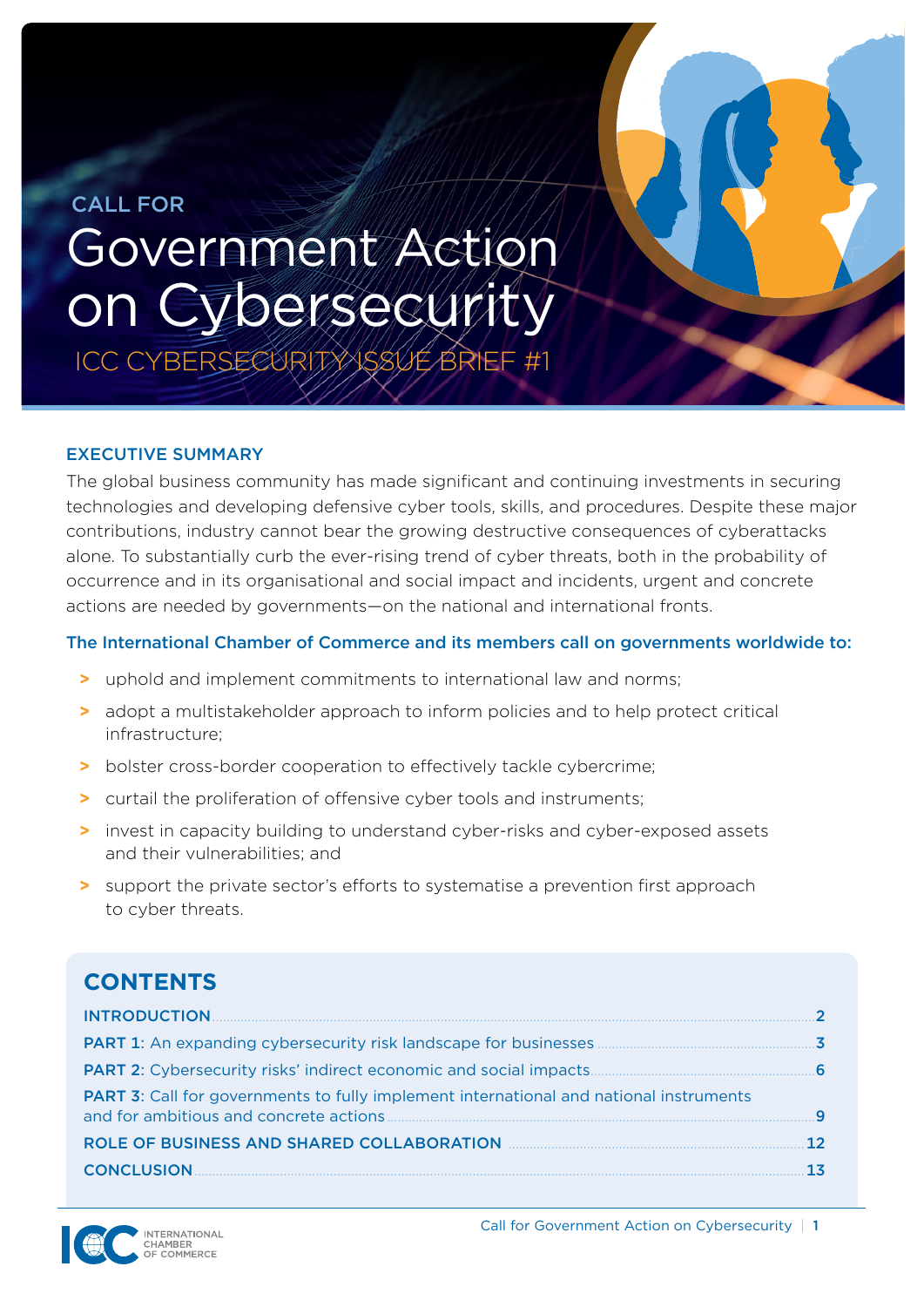## <span id="page-1-0"></span>INTRODUCTION

In 2020, the annual cost of cybercrime to the global economy was estimated at a staggering €5.5 trillion, double that of 2015. This represents the largest transfer of economic wealth in history, greater than the global drugs trade.<sup>1</sup> Non-monetary costs are also on the rise as the public becomes acutely aware of, and increasingly concerned about cyberattacks. In a 2021 report2, citizens of 28 countries surveyed across the globe stated that their fear of cyberattacks is on par with their fear of contracting COVID-19. Similar feelings were expressed in a separate report<sup>3</sup>, in which 84% of people interviewed consider the threat of cyberattacks to be on par with the threat of nuclear weapons. These fears can result in painful psychological costs to individuals and their communities, and directly and indirectly create challenges for businesses and governments, as discussed below.

Cyberattacks take many forms. We continue to see wide-scale exploitation of personal technology and information focusing on data theft and alteration, phishing, and ransomware. However, malicious actors are also now targeting innovations that power the  $4<sup>th</sup>$  ndustrial Revolution, and with potentially destructive consequences. Cyberattacks on critical infrastructure—rated the fifth greatest risk in the 2020 World Economic Forum Global Risk Report—have become the new normal across sectors as essential as energy, healthcare, utilities, and transportation. Such attacks have been seen to affect entire cities and communities.<sup>4</sup>

Alarmingly, cybercriminals are not the only nefarious actors citizens and the business community must defend against, there is also a growing number of states investing and working in destabilising activities in cyberspace. States increasingly view and consider technology and cyberspace as an area of geopolitical competition, and the number of states with the ability and willingness to conduct sophisticated online/offline cyberattacks has grown steadily. States or state actors now combine traditional cyberattacks (such as malware, phishing, man-in-the-middle (MitM), or distributed denial of service (DDoS) attacks) with disinformation campaigns into complex hybrid threats that sow mistrust and often weaken social cohesion, while also negatively impacting economies. These activities have undermined international security and stability, and increasingly jeopardized communities' abilities to seize and leverage the tremendous benefits that cyberspace can generate for economic, social, and political development.

Several serious cyberattacks have recently demonstrated to the public their very tangible and consequential impacts. Attacks on hospitals immobilised procedures in the middle of the pandemic, and a cybercriminal gang used ransomware to disable the Colonial Pipeline for several days, creating a petrol shortage that almost ground the east of the United States to a halt. In early 2020, a key US information technology firm, SolarWinds, was the subject of a large and sophisticated cyberattack that went undetected for months after spreading to their clients (including Fortune 500 companies and numerous US federal agencies), impacting up to 18 000 customers. In the first months of 2021, four zero-day exploits were discovered in on-premises Microsoft Exchange Servers. Attackers gained administrator privileges on servers, giving them access to users' email addresses and passwords on affected servers, as well as access to connected devices on the same network. It is estimated that 250 000 servers fell victim to the attacks, including servers belonging to around 30 000 organisations in the United States, 7 000 servers in the United Kingdom, as well as the European Banking

<sup>1</sup> European Commission, [JRC Publications Repository - Cybersecurity, our digital anchor \(europa.eu\)](https://publications.jrc.ec.europa.eu/repository/handle/JRC121051), 2021

<sup>2</sup> Edelman, [Trust Barometer,](https://www.edelman.com/sites/g/files/aatuss191/files/2021-03/2021%20Edelman%20Trust%20Barometer.pdf) 2021

<sup>3</sup> [Digital Peace Now, Cyber Awareness Report, 2020](https://digitalpeacenow.org/wp-content/uploads/DigitalPeaceNow_CyberAwarenessReport_2020-1.pdf)

<sup>4</sup> World Economic Forum, [Global Risk Report](http://www3.weforum.org/docs/WEF_Global_Risk_Report_2020.pdf), 2020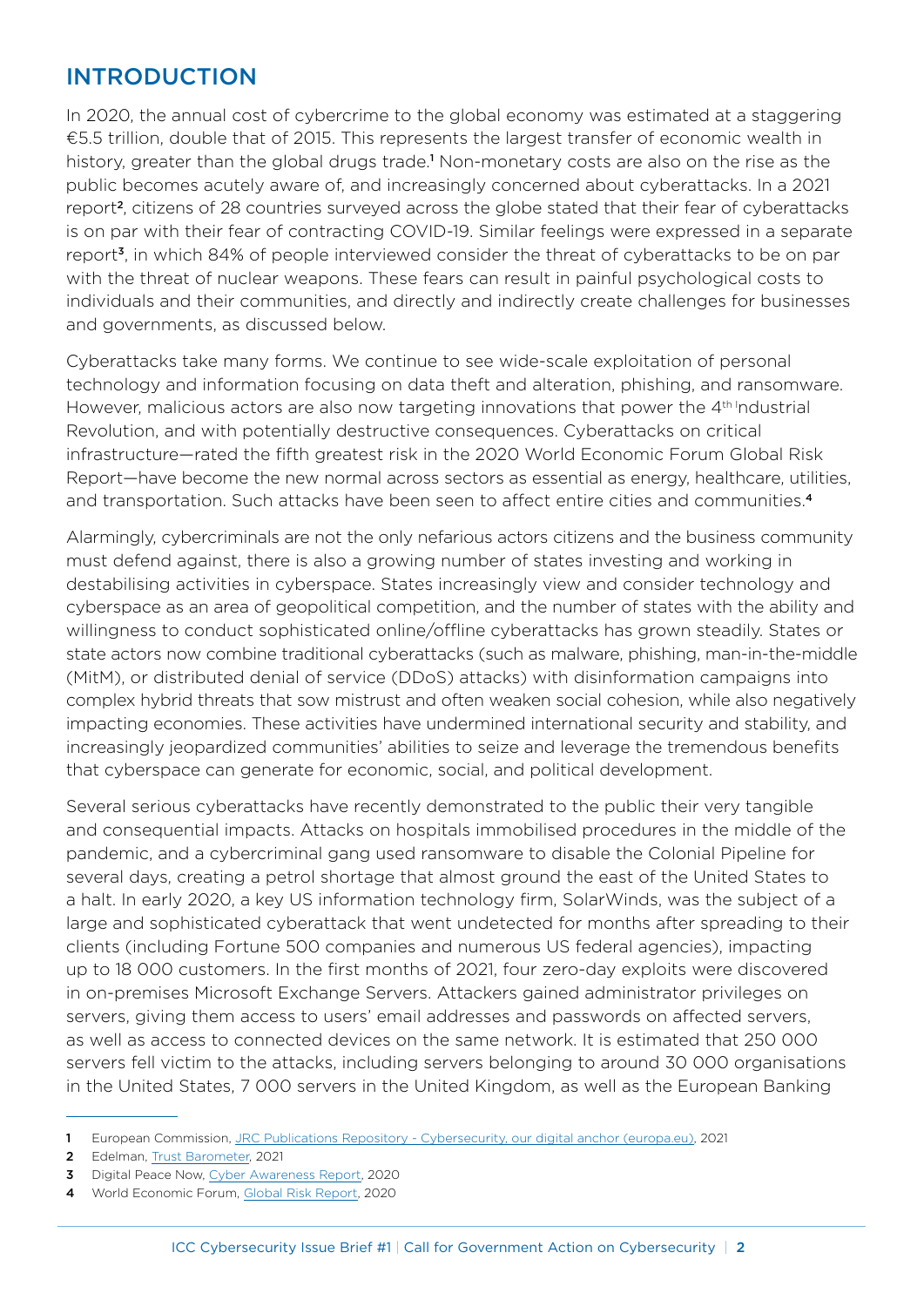<span id="page-2-0"></span>Authority, the Norwegian Parliament, and Chile's Commission for the Financial Market. These highly publicised events are just a few examples of the barrage of attacks the private and public sectors face on a recurring basis due to the rapid and pervasive progression of malicious activities.

Bold and decisive action to curtail these activities is no longer an option, it is a necessity. The private sector invests heavily in developing and deploying secure technologies. Current trends related to the spending on cybersecurity will surpass \$150 billion in 2021, an increase of 12.4% over the previous year.<sup>5</sup> In addition, businesses spend significant time supporting and collaborating on initiatives to promote norms for responsible uses of technology and information. Examples of launched initiatives include the [Global Forum on Cyber Expertise,](https://www.thegfce.com/) the [Cybersecurity Tech Accord,](https://cybertechaccord.org/) the [Paris Call for Trust and Security in Cyberspace](https://pariscall.international/en/) and the [Internet Society MANRS initiative](https://www.manrs.org/isps/join/). However, despite their considerable efforts, the business community and governments continues to be exposed to unacceptable and growing criminal and state sponsored malicious cyber activities.

Governments must take action to control and help reverse the tide of deteriorating cybersecurity and cybersafety conditions. This Issue Brief addresses (i) the expanding cybersecurity risk landscape with which businesses must contend, (ii) the wider economic and social impact of cybersecurity threats on the business community and communities more widely, and (iii) the urgent steps that governments must take to curb cyber threats and shield their citizens and economies from the destructive consequences of cyberattacks.

## PART 1: An expanding cybersecurity risk landscape for businesses

Protecting cyberspace is becoming increasingly harder to achieve as more and more of our lives become connected—through smart homes, smart factories and now smart cities. The high level of connectivity and tightly woven set of interdependencies between critical infrastructures and non-safety certified embedded software is creating more threats and vulnerabilities than ever before. With a projected 67 billion IoT endpoints<sup>6</sup> expected to exist by 2025, the attack surface to our critical IoT infrastructure has never been so great, nor grown at such an exponential rate.

Malicious cyber activity impacting businesses continues to rise in scale, frequency, and complexity. More than 350 000 new malware variants are released every day, offering hostile cyber actors nearly unlimited options of offensive cyber capabilities (OCC). The growth in OCC has been spearheaded by the proliferation of both tools and services offered throughout the dark web. Consequently, an increase in ransomware attacks has been further exacerbated by a new model known as Ransomware-as-a-Service<sup>7</sup> (RaaS), where sophisticated cyber criminals provide easy off-the-shelf access to ransomware tools to any individual or group at low cost. This has significantly lowered the barriers to entry into this lucrative criminal market<sup>8</sup>, fuelling growth in attacks' complexity and frequency and increasing the potential destructiveness of attacks as inexperienced attackers are given access to extremely sophisticated tools.

<sup>5</sup> <https://venturebeat.com/2021/07/18/what-to-expect-for-cybersecurity-investment-as-we-emerge-from-the-pandemic/>

<sup>6</sup> Professional Security, *IoT Scale*, 2021

<sup>7</sup> Blackberry, [Threat Report](https://www.blackberry.com/us/en/products/resource-center/reports/2021-threat-report), 2021

<sup>8</sup> Washington Post, [Global Losses Cybercrime Skyrocket,](https://www.washingtonpost.com/politics/2020/12/07/cybersecurity-202-global-losses-cybercrime-skyrocketed-nearly-1-trillion-2020/) 2021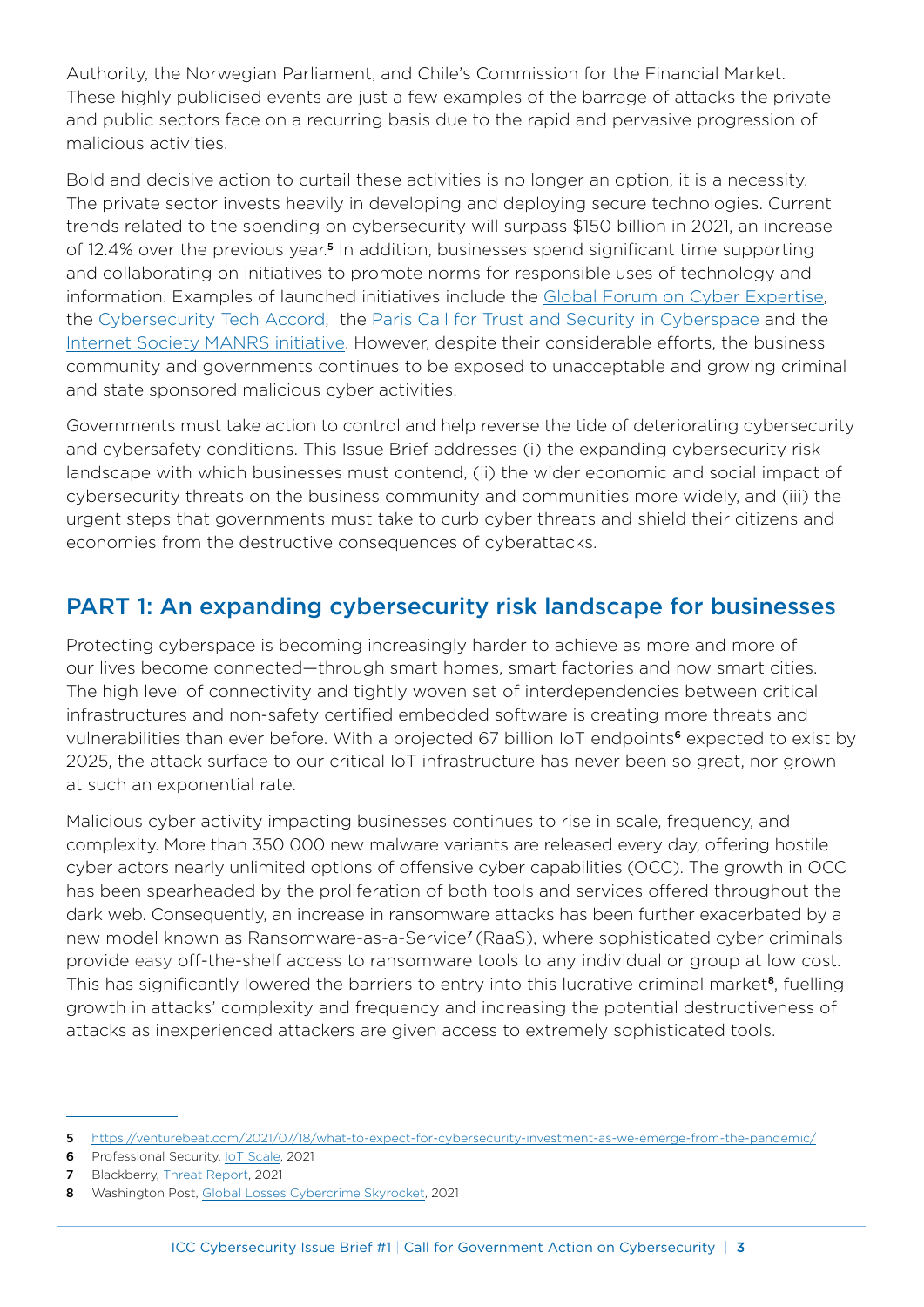Botnet attacks are constantly evolving and becoming more sophisticated.<sup>9</sup> In the early 2000s, criminals mainly used botnets for rudimentary DDoS attacks, but today's cyberattackers often conduct malicious activities on a much larger scale. For example, in March 2021 "the U.S. Department of Health and Human Services (HHS) withstood a DDoS attack consisting of millions of hits in a several hour period."<sup>10</sup> In Paris, a DDoS attack resulted in 44 hospitals being inaccessible to remote workers for several hours<sup>11</sup> and in Australia thousands of people lost access to a government online portal used to access welfare services.<sup>12</sup>

Such evolving threats can be effectively addressed by equally dynamic and flexible solutions, rather than prescriptive, compliance-focused regulatory requirements. Collaboration between government and all relevant industry sectors also is key to counter the significant sophistication of these new types of attacks.

#### THE NEED TO PREVENT RANSOMWARE

Whilst malign actors can choose from multitudes of cyberattack vectors, ransomware has dominated the last 24 months, and in 2021 has reached the top of both business and political agendas. For example, in response to cybersecurity concerns, including those related to ransomware, the United States [announced](https://www.whitehouse.gov/briefing-room/statements-releases/2021/10/01/statement-by-president-joe-biden-on-cybersecurity-awareness-month/) that it would "bring together 30 countries to accelerate our cooperation in combating cybercrime."

Ransomware is one of the most pervasive threats<sup>1</sup> facing our businesses, critical infrastructure providers, supply chains, schools, hospitals, governments and communities. On-average there is one ransomware attack on businesses every 11 seconds. Every 40 seconds, one of those attacks proves to be successful<sup>2</sup> and no attack is the same.<sup>3</sup> There is also a growth in ransomware demands (the largest to date occurred in 2021 and stood at \$70 million).

Crucially, once a victim is hit by ransomware, there is little that can be done. In 2021, the average pay-out by a mid-sized organisation that fell prey to a ransomware attack was \$170 404 with a total average cost to recover from a ransomware attack at \$1.85 million.<sup>4</sup> As Lindy Cameron, CEO of the UK's National Cyber Security Centre noted recently "turning up to a ransomware incident […] feels like the fire service turning up to a house that has already burned down. There might be some forensic evidence that the police might pursue[…] But these groups know what they're doing, and that hardly ever happens. Often, it's a case of rebuilding from scratch." <sup>5</sup>

- 1 WSJ, [FBI Director Compares Ransomware Challenge to 9/11,](https://www.wsj.com/articles/fbi-director-compares-ransomware-challenge-to-9-11-11622799003) 2021
- 2 Blackberry, [White Paper Ransomware Prevention](https://www.blackberry.com/content/dam/bbcomv4/blackberry-com/en/products/resource-center/white-papers/RansomwarePreventionIsPossible.pdf), 2021
- 3 Sophos, [Relentless REvil, revealed: RaaS as variable as the criminals who use it](https://news.sophos.com/en-us/2021/06/11/relentless-revil-revealed/), 2021
- 4 Sophos, [State of Ransomware Report](https://www.sophos.com/en-us/medialibrary/pdfs/whitepaper/sophos-state-of-ransomware-2021-wp.pdf?cmp=120469), 2021
- **5** [UK NCSC](https://www.ncsc.gov.uk/speech/rusi-lecture), 2021

- 10 Id.
- 11 Id.
- 12 Id.

<sup>9</sup> [CSDE, International Botnet and IoT Security Guide 2021](https://securingdigitaleconomy.org/wp-content/uploads/2021/03/CSDE-2021-Botnet-Report-March-24-2021.pdf).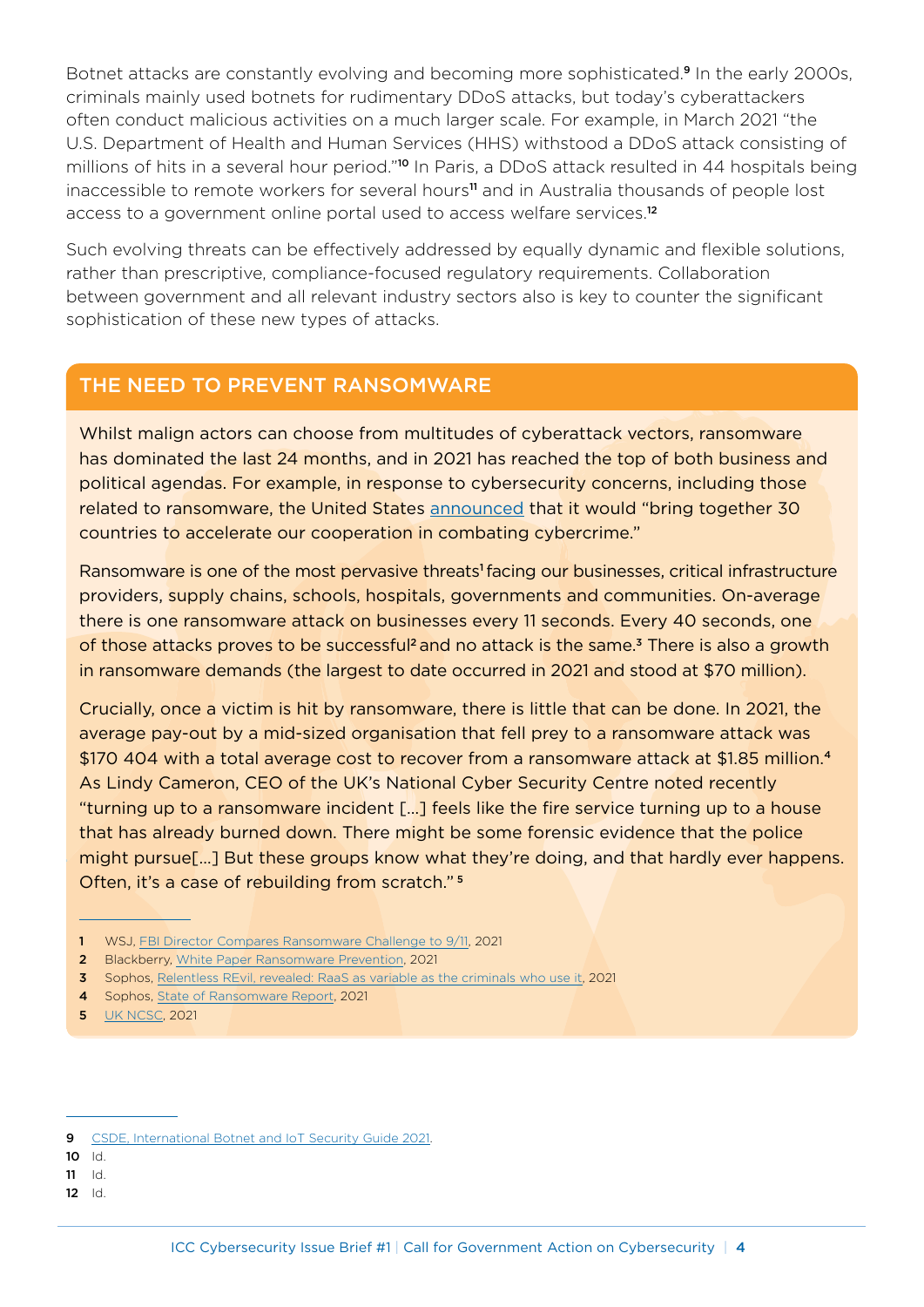Compounding an already daunting situation, threat actors are leveraging the growing complexity of the cyber domain as an opportunity to conduct offensive operations with almost complete deniability. This ability to operate in increasing obscurity is encouraging a growth in more destructive cyberattacks—incidents are proving to be more costly at a staggering \$4.24 million per incident on average in 2021, a 10% year on year increase. Malware such as Wiper (designed to wipe an entire hard drive), the growth in multifaceted attacks (such as a ransomware attack followed by a DDoS attack), and data leakage to force payment are all indicative of increasingly confident cyber adversaries.

This confluence of effects comes at a time when almost 4 million cybersecurity jobs are unfilled globally<sup>13</sup> and cyber insurance rates are soaring by up to 40%<sup>14</sup>. These mounting vulnerabilities and consequences create an exceedingly unhospitable landscape for businesses. The impact of cyberattacks on businesses and individuals has become so pervasive that cyber risk is now a top concern<sup>15</sup> of CEOs globally. State-sponsored operations like the 2020 SolarWinds hack, the 2021 attack on the Microsoft Exchange Server, and the growing list of non-state cyber incidents are starkly visible warnings of the urgent need to protect businesses, communities, and economies from malicious cyber activities.

The proliferation of OCC and the level of access to OCC threaten to further destabilise relations between states. As the complex cyber environment provides a cloak of deniability and obscurity, the line between nation state and criminal type activity is blurred. Sophisticated attacks are no longer the preserve of nation states. Traditional international behavioural norms could be undermined as nation states attempt to combat the occurrence and mitigate the impact of cyber activity. Unintended victims will also be impacted, for example, the NotPetya attack in 2017, designed to impact Ukrainian targets, quickly spread across the globe, impacting multiple companies, and costing over \$10 billion globally. The concept of collateral damage will likely become an increasingly used term as cyberattacks go beyond their initial target due to the level of connectivity globally. This will ultimately create further confusion, allowing cyber threat actors to conduct more reckless attacks amid a "fog of war".

 It is important here to introduce the concept of societal security, since it is no longer only the concern of information security and cybersecurity "internally" in the organisation, but also to understand the impact that a cybersecurity incident can have on the society depending on the activity carried out by the victim organisation. Proliferation is compounded by the lack of clear and effective legal and policy counter measures against malicious actors, particularly at the nation state and international level, combined with the lack of knowledge that judges and other actors of the justice administration organisations have on cybersecurity issues. Due to the vast international nature of the internet, there are many states without the ability, or without the appetite, to impose regulatory measures. With a general easing of the "barrier of entry" to OCC, particularly with the "Access as a Service" (AaaS) model, the cyber domain is likely to become more unstable and risky. As seen with other global security threats, legal and policy measures alone are not sufficient government activities to stem the tide—strong international government cooperation, public-private voluntary collaboration, and deterrent and punitive measures against cyber criminals and nation-state sponsors are an imperative.

<sup>13</sup> HDI, [The cybersecurity skills gap,](https://www.hdi.global/infocenter/insights/2020/cyber-skills-gap/) 2020

<sup>14</sup> Reuters, [Cyber reinsurance rates rocket,](https://www.reuters.com/technology/cyber-reinsurance-rates-rocket-july-renewals-willis-re-2021-07-01/) 2021

<sup>15</sup> PWC, [CEO Survey,](https://www.pwc.com/gx/en/ceo-agenda/ceosurvey/2021.html) 2021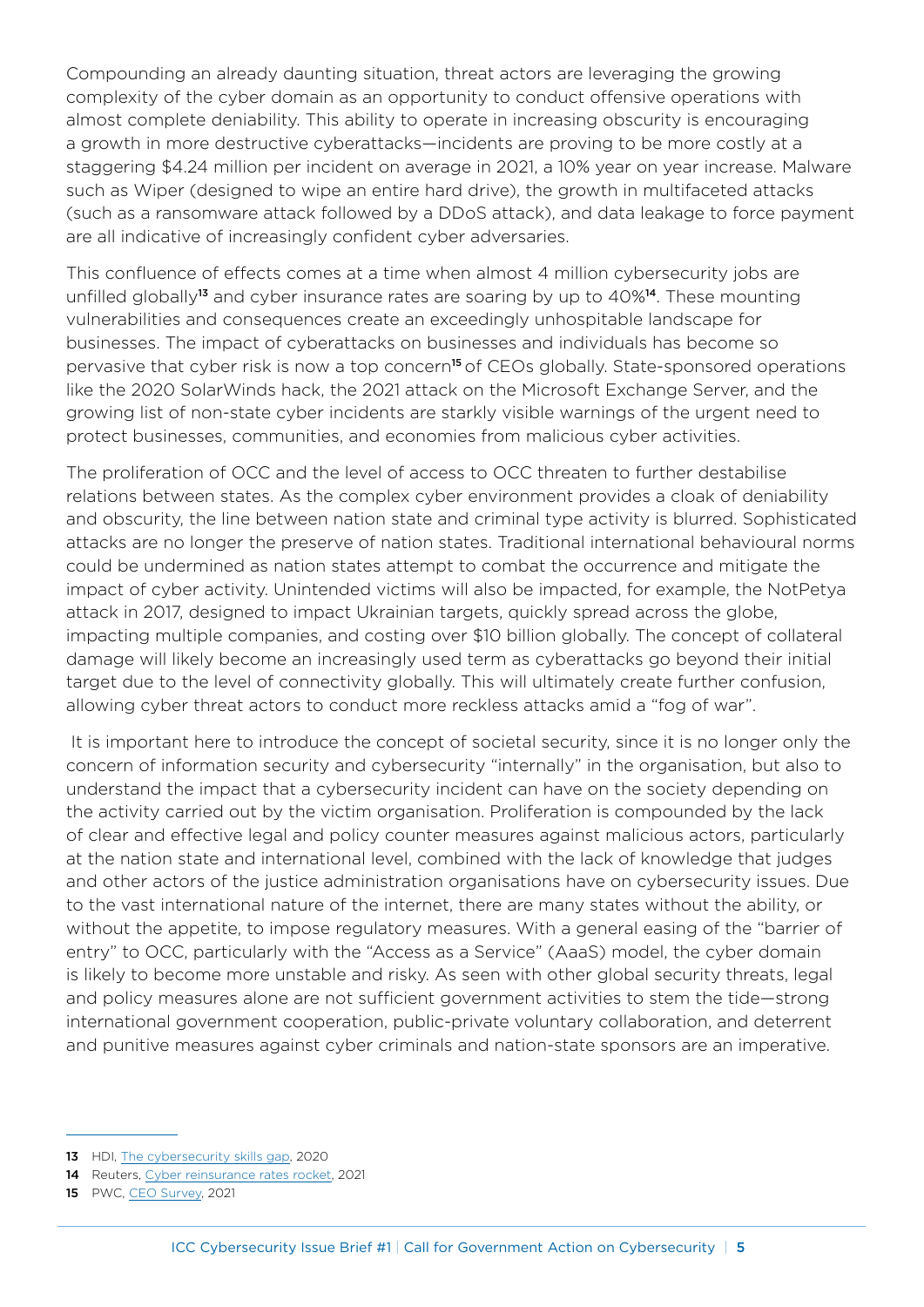# <span id="page-5-0"></span>PART 2: Cybersecurity risks' indirect economic and social impacts

Cyberattacks destroy economic opportunity, stifle economic growth and are responsible for substantial job losses across all economies. An estimated 60% of small companies go out of business after a cyberattack<sup>16</sup>. A recent report by the Joint Research Centre (JRC), the European Commission's science and knowledge service, cites the cost of cybercrime at €5.5 trillion, up from €2.7 trillion in 2015.17 As the type and diversity of cyberattacks increase, businesses are increasingly recognising the monetary impact of both direct as well as indirect economic costs, so the €5.5 trillion estimate is likely to further increase over time. Should this trend remain unaddressed, we can reasonably expect another doubling of this cost to EUR 11 trillion by 2030, corresponding to the combined nominal GDP of Germany, France and Japan.

Cyber incidents can potentially lead to several different types of losses, including damages to tangible and intangible assets, losses related to business disruption and theft, as well as various forms of liability to customers (including governments), suppliers, employees, shareholders and society at large.<sup>18</sup> It is estimated that the direct costs associated with intellectual property (IP) theft and financial crime account for two thirds of current monetary losses. Intellectual property theft causes businesses billions of dollars a year and robs nations of the economic security provided by jobs and tax revenues<sup>19</sup>. Additional indirect costs associated with these crimes are increasingly being captured and recognised.20 A 2020 report based on a survey of over 1500 companies noted the following examples of indirect costs to organisations impacted by cybercrime:<sup>21</sup>

- 1. System downtime: Downtime is a common experience for around two thirds of respondents' organisations. The average cost to organisations from their *longest* amount of downtime in 2019 was \$762,231. 33% of survey respondents stated IT security incidents resulting in system downtime cost them between \$100,000 and \$500,000. Depending on the industry, system downtime also results in downtime for dependent or interdependent organisations, and often these downtimes include those for critical and governmentprovided services.
- 2. Reduced efficiency: As a result of system downtime, organisations lost, on average, nine working hours a week leading to reduced efficiency. The average interruption to operations was 18 hours. Reduced efficiency may result in disruption or reduction of critical products and services.
- 3. Incident response costs: According to the report, it took an average of 19 hours for most organisations to move from the discovery of an incident to remediation. Many security incidents can be managed in-house, but major incidents can often require outside support with high rates that form a significant portion of the cost of a large-scale incident.
- 4. Brand and reputation damage: The cost of rehabilitating the external image of the brand, working with outside consultancies to mitigate brand damage, or hiring new employees to prevent against future incidents is part of the cost of cybercrime. 26% of the respondents identified damage to their brand from the downtime they experienced because of a cyberattack. In this era of distrust<sup>22</sup>, where institutions are already facing steep declines in trust, brand and reputation damage can be difficult or even impossible to recover from.

<sup>16</sup> US SEC, [The Need for Greater Focus on the Cybersecurity Challenges Facing SMEs,](https://www.sec.gov/news/statement/cybersecurity-challenges-for-small-midsize-businesses.html) 2015

<sup>17</sup> European Commission, [JRC Publications Repository - Cybersecurity, our digital anchor \(europa.eu\)](https://publications.jrc.ec.europa.eu/repository/handle/JRC121051), 2021

<sup>18</sup> OECD, [Enhancing the Role of Insurance in Cyber Risk Management, Chapter 2 Types of Cyber Incidents and Losses](https://www.oecd-ilibrary.org/docserver/9789264282148-4-en.pdf?expires=1622842869&id=id&accname=guest&checksum=ADCB9929A3DC353CA780FFA53666A30B), 2017

<sup>19</sup> U.S. Federal Bureau of Investigation, [Intellectual Property Theft/Piracy,](https://www.fbi.gov/investigate/white-collar-crime/piracy-ip-theft) 2021

<sup>20</sup> McAfee, [The Hidden Costs of Cybercrime,](https://www.mcafee.com/enterprise/en-us/about/newsroom/press-releases/press-release.html?news_id=6859bd8c-9304-4147-bdab-32b35457e629) 2020

<sup>21</sup> McAfee, [The Hidden Costs of Cybercrime,](https://www.mcafee.com/enterprise/en-us/about/newsroom/press-releases/press-release.html?news_id=6859bd8c-9304-4147-bdab-32b35457e629) 2020

<sup>22</sup> Forbes, [In An Era of Distrust, Here Are Three Ways To Transform Your Organization,](https://www.forbes.com/sites/richlyons/2018/03/15/in-an-era-of-distrust-here-are-three-ways-to-transform-your-organization/?sh=3f6ecefafe12) 2018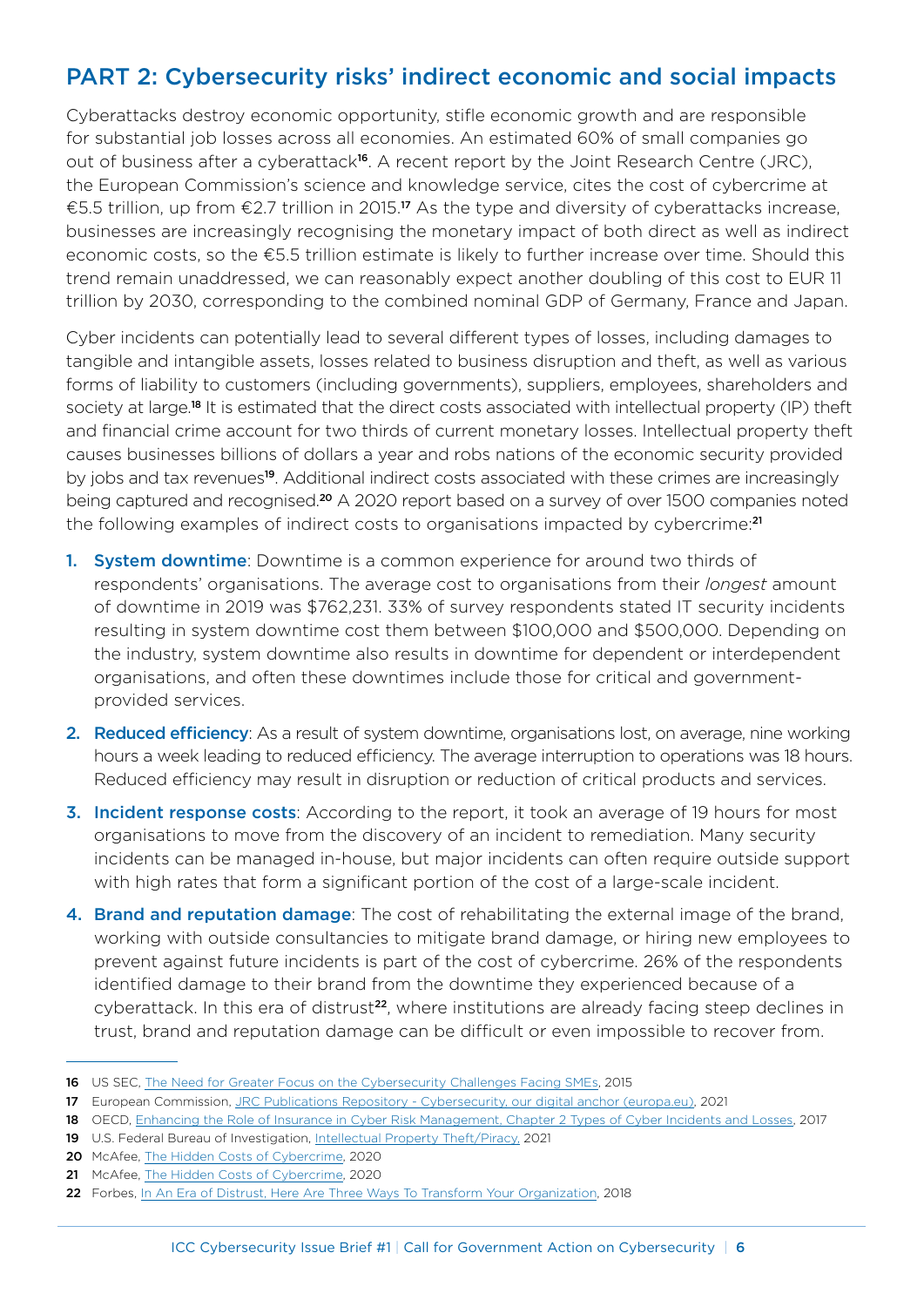Looking beyond monetary losses, the social impact of cyberattacks, though harder to detect and quantify, is no less significant. In many ways, it can be more insidious and far-reaching as it drives behaviours which compound the impact of all other factors over time and cannot always be detected immediately or measured statistically. The social impact of cyberthreats manifests itself in three principal, inter-related dimensions of behaviour: (i) the psychological reactions of individuals, (ii) the change in organisational behaviours, and (iii) the nonmonetary, real-world effects on large segments of society.

- 1. The psychological reactions of individuals: disengagement with the private and public sector—The psychological effect of cyberthreats on individuals, both potential and actual victims, can lead to anxiety, worry, anger, outrage, and depression resulting in a cynicism toward, withdrawal from or a reluctance to engage with digital technologies and wider technological innovation, and even to undertake cyberattacks as retaliation measures. A recent report concerning COVID-19 affected attitudes toward technology notes that two out of three Americans expressed concern that their information would be breached during the 2020 holiday season.<sup>23</sup> A report based on survey responses from 3,264 consumers in the United States, United Kingdom, France and Germany noted a quarter of consumers said they would completely stop engaging with a brand that experienced a breach.<sup>24</sup> 78% of respondents would stop engaging with a brand online and more than one third (36%) would stop engaging altogether if the brand had experienced a breach. Nearly half (49%) would not sign up and use an online service or application that recently experienced a data breach. Almost half (47%) have made changes to the way they secure their personal data because of recent breaches and over half (54%) are more concerned with protecting their personal information today than they were a year ago.<sup>25</sup> As businesses (and governments) increasingly provide goods and services via online channels and rely on cyber-physical connection to enable public services, the long shadow of cyber threats may dissuade many individuals from engaging with private and public sector entities.
- 2. The change in organisational behaviours: increased costs and/or decreased online operations—In recent years, organiations of all shapes and sizes have become profoundly aware of the potential negative impacts of cyberattacks and approach cybersecurity as an existential concern. In addition to the obvious monetary and proprietary losses, loss on business continuity, as well as legal exposure and regulatory sanctions, organisations recognise the potential damage to their reputation and the loss of trust from customers and business partners in the supply chain, which result in declining sales and profits. A recent study reviewed 40 data breaches at 34 companies listed on the New York Stock Exchange and found that the share prices of compromised companies fell an average of 3.5% following an attack.26 Though the degree of cybersecurity preparedness varies broadly across industry sectors and organisational, investments and improvements are on a growth trend. Many organisations have changed how they collect and store information to ensure that sensitive information is not vulnerable. Customers are also more interested in knowing how the businesses they deal with handle security issues, and they are more likely to choose businesses that are up front and vocal about the protections they have in place. We should expect to see these trends in transparency and trust-building between business and consumer to continue to increase in the near future.

- 24 Verizon, [Why is the social impact of cyber security important to business?,](https://enterprise.verizon.com/resources/articles/s/the-social-impact-of-cyber-security-attacks/) 2020
- 25 Ibid.

<sup>23</sup> Generali Global Assistance, [2 in 3 Concerned About Data Breaches During The Holiday Shopping Season This Year](https://us.generaliglobalassistance.com/press/press-releases/holiday-shopping-id-theft-survey/), 2020

<sup>26</sup> Comparitech, [How data breaches affect stock market share prices](https://www.comparitech.com/blog/information-security/data-breach-share-price-analysis/), 2021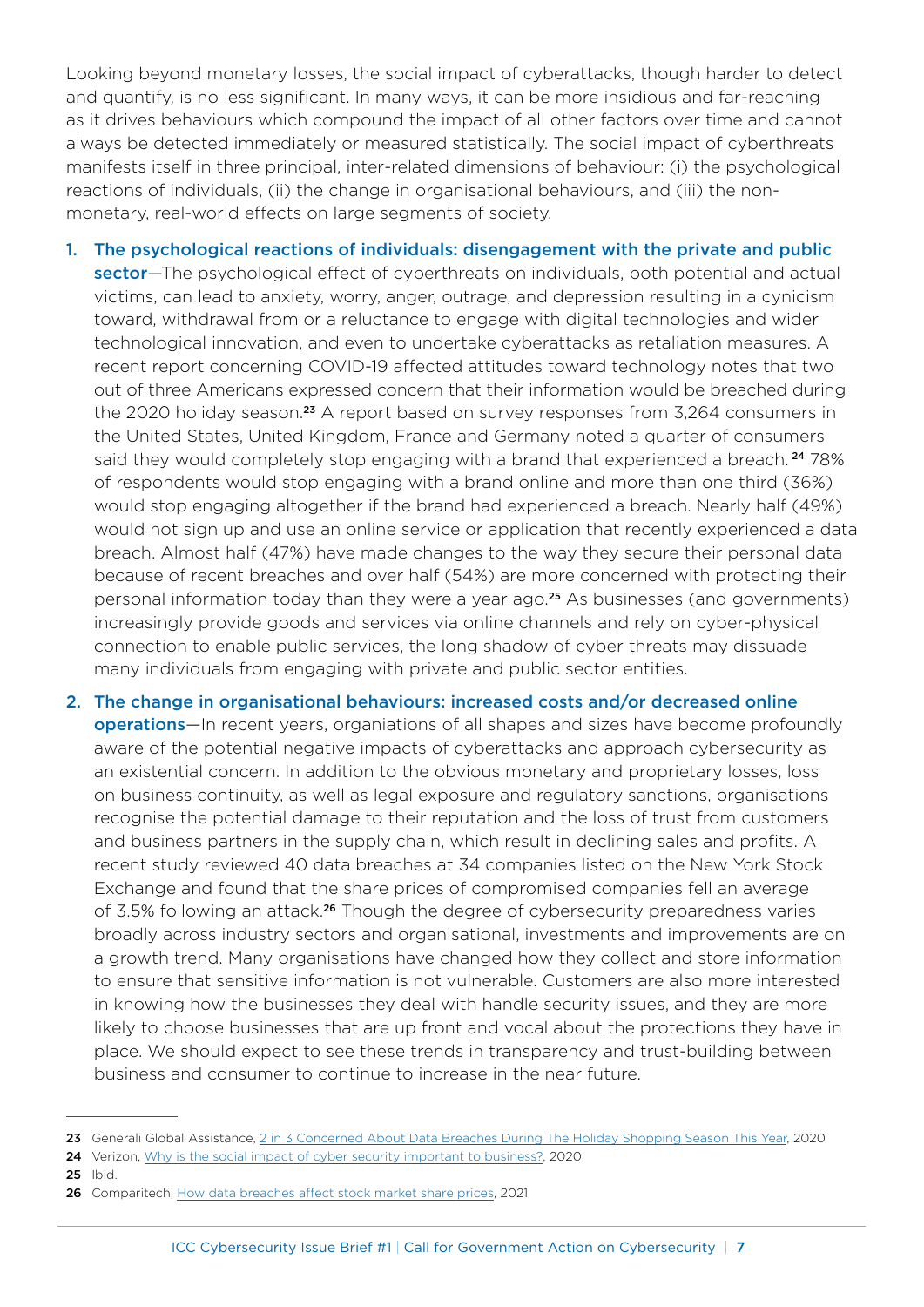However, not all organisations have the same adaption capacities, and efforts to mitigate cyber risks have led to specific business practices that preclude companies from reaping the full benefits of going digital. For example, some companies have chosen to shut down or scale down their online stores out of concern that they cannot adequately protect themselves from cyberattacks. These trends (i.e., investment in new tools and skills, or withdrawal from online operations) will continue to incur significant costs or lost opportunities for businesses, and unfortunately, will often prove insufficient to ward off increasingly multifarious and sophisticated cyber threats.

3. The non-monetary, real-world effects on large segments of society: impact on public health and safety—In addition to the economic impacts of large-scale cybercrime discussed above, there are other effects which, though not necessarily measured in monetary terms, greatly influence society by disrupting the normal activities of life. In addition to the well-known incidents of recent months, such as SolarWinds, Microsoft Exchange Server and the Colonial Pipeline, which had consequences such as compromising data, preventing system access, or causing shocks to the energy supply chain, more localised events have demonstrated the paralysing effects of cyberattacks, regardless of scale. In 2019, 22 towns in Texas sharing a software vendor were the target of a ransomware attack. The malicious actors asked for a ransom of \$2.5 million for the restoration of administrative services, and residents of these towns could not access records or pay utility bills while under siege.<sup>27</sup> On 10 September 2020, the University Hospital Düsseldorf (UHD) experienced a cyberattack that led to gradually failing systems and data access, forcing the hospital to de-register from providing emergency care and incoming patients being diverted to other hospitals. The incident made headlines globally, as a woman who needed urgent admission had to be sent to another facility roughly 30 km away. This resulted in her treatment being delayed and contributed to her death. It would take the hospital almost two weeks to restore essential services and allow emergency care to re-open, and many more weeks to become fully operational again.<sup>28</sup>

The trends described above make it clear that while business investment in prevention and defensive capabilities is essential, the private sector alone is unable to deter, prevent, or properly shield itself (and the communities it helps sustain) from the destructive effects of cyberattacks. Cybersecurity is a shared responsibility between the private and public sectors, and both must work together to curb threats and mitigate risks. The private sector and by extension our economies will continue to bear the brunt of these attacks. Business therefore urges governments to take more assertive and ambitious action to curtail cybersecurity threats that impact individuals, communities, and economies. The following section sets out the necessary actions that governments must take to lessen the prevalence, proliferation, and consequences of cyberthreats and build a more secure cyberspace for communities to thrive.

<sup>27</sup> Verizon, [Why is the social impact of cyber security important to business?,](https://enterprise.verizon.com/resources/articles/s/the-social-impact-of-cyber-security-attacks/) 2020

<sup>28</sup> University of Hamburg, [The Düsseldorf Cyber Incident](https://ifsh.de/en/news-detail/the-duesseldorf-cyber-incident), 2020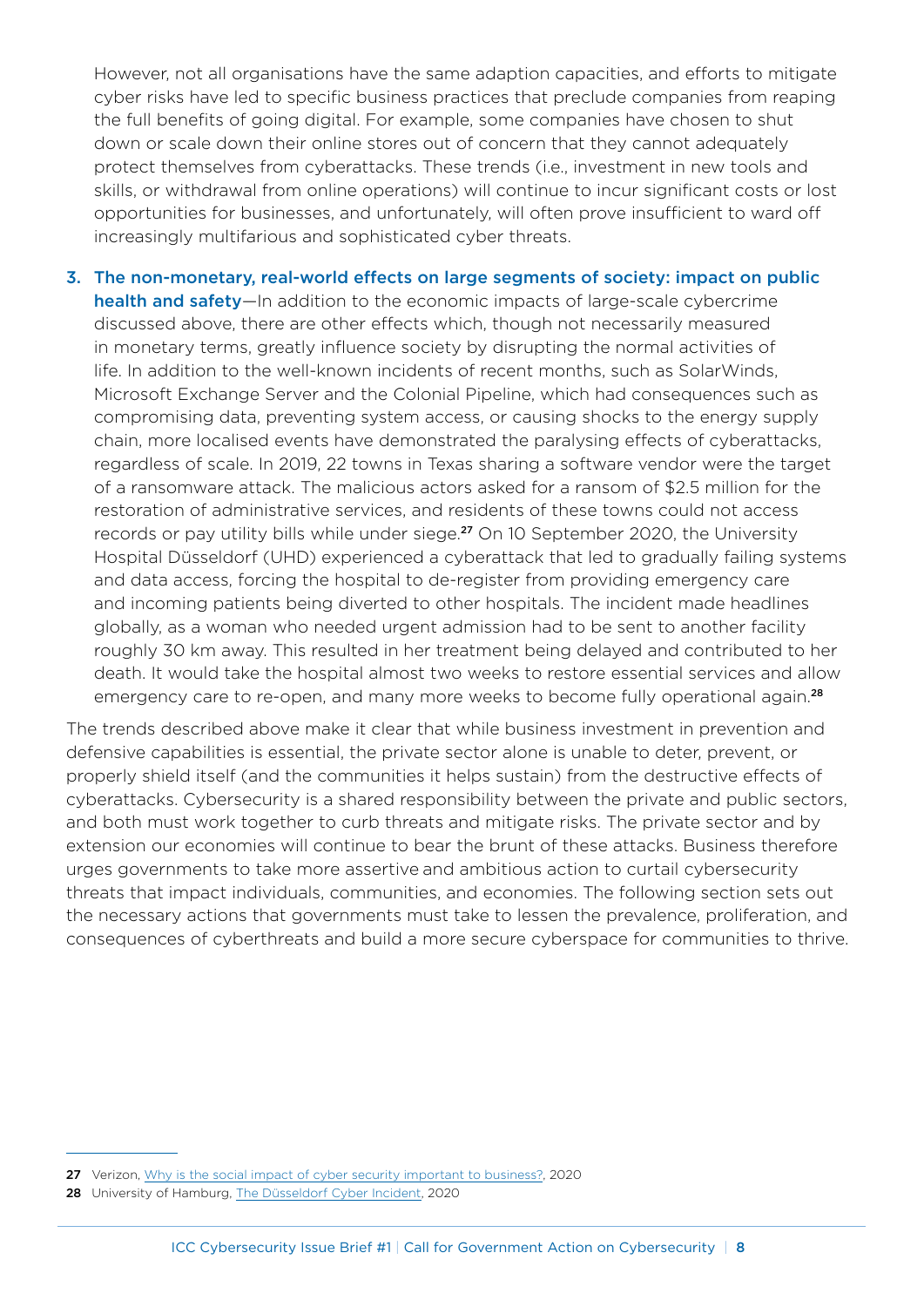#### <span id="page-8-0"></span>PART 3: Call for governments to fully implement international and national instruments and for ambitious and concrete actions

1. Governments must uphold commitments to international law and norms of responsible state behaviour in cyberspace: In 2021, the United Nations (UN) Open-Ended Working Group (OEWG) and the Group of Governmental Experts (GGE) on cybersecurity adopted two reports that outlined expectations for nation-state behaviour in cyberspace.<sup>29</sup> <sup>30</sup> These recent frameworks build upon previous agreements, such as the 2015 GGE report<sup>31</sup>, as well as other bilateral and multilateral commitments in this space.

Amid a flood of disruptive and damaging cyberattacks around the world, this development is welcome, as it comes after several years of states unable to come together to address these critical challenges. The time has come to implement these norms and ensure effective compliance and holding non-compliant states accountable. A potentially useful tool is the survey of norms implementation<sup>32</sup> proposed by Australia, Mexico and other states that encourages governments to assess and report on how they are implementing their commitments.

#### 2. Governments must bolster cross-border cooperation to effectively tackle cybercrime:

A globally coordinated approach to sharing information and cooperation and tackling cybercrime is essential. Cyber criminals are not confined to national borders and they understand the existing legal grey zones, yet legislative and regulatory powers only apply to defined jurisdictions such as a nation or region. This makes it all the more important for law enforcement to have the ability to share information and collaborate to bring them to justice, with appropriate safeguards, and full commitment of the jurisdictions used by criminals for their criminal actions. The Budapest Convention creates a framework to support this exchange of information, however states need to ensure its execution is well resourced and supported domestically. We call upon states who have not yet joined the Convention to do so.

The UN OEWG and GGE are complementary to existing commitments on curbing cybercrime, such as those enshrined in the Budapest Convention on Cybercrime<sup>33</sup>. In addition to upholding their commitments under the Budapest Convention, governments must further engage in a coordinated, multilateral approach to combat the ever-growing risk of ransomware and other cyberattacks. In June 2021 at the G7 Summit<sup>34</sup>, leaders pledged to take steps to improve online safety, advance a common view of existing international law application to cyberspace, and identify and disrupt ransomware criminal networks. Also in June 2021, at a meeting of the North Atlantic Council in Brussels, 30 NATO allies<sup>35</sup> announced a Comprehensive Cyber Defence Policy which includes using NATO as a platform for information sharing and engagement on international cybersecurity concerns and improving the collective ability to defend against threats from state and non-state actors against networks and other critical infrastructure. In October, these same messages were reinforced in a White House hosted Summit on Ransomware.<sup>36</sup>

32 DFAT, [Joint OEWG Proposal,](https://www.dfat.gov.au/sites/default/files/joint-oewg-proposal-survey-of-national-implementation-april-2020.pdf) 2020

- 35 NATO, [Brussels Summit Communiqué,](https://www.nato.int/cps/en/natohq/news_185000.htm?selectedLocale=en) 2021
- 36 White House, [Background Press Call on the Virtual Counter-Ransomware Initiative Meeting](https://www.whitehouse.gov/briefing-room/press-briefings/2021/10/13/background-press-call-on-the-virtual-counter-ransomware-initiative-meeting/), 2021

<sup>29</sup> UN, [GGE Report 2021](https://front.un-arm.org/wp-content/uploads/2021/08/A_76_135-2104030E-1.pdf)

<sup>30</sup> UN, [OEWG Report 2021](https://front.un-arm.org/wp-content/uploads/2021/03/Final-report-A-AC.290-2021-CRP.2.pdf)

<sup>31</sup> UN, [GGE Report 2015](https://undocs.org/A/70/174)

<sup>33</sup> Council of Europe, [Budapest Convention,](https://www.coe.int/en/web/cybercrime/the-budapest-convention) 2001

<sup>34</sup> G7, [Joint Actions on Forced Labor in Global Supply Chains, Anticorruption, and Ransomware,](https://www.whitehouse.gov/briefing-room/statements-releases/2021/06/13/fact-sheet-g7-to-announce-joint-actions-on-forced-labor-in-global-supply-chains-anticorruption-and-ransomware/) 2021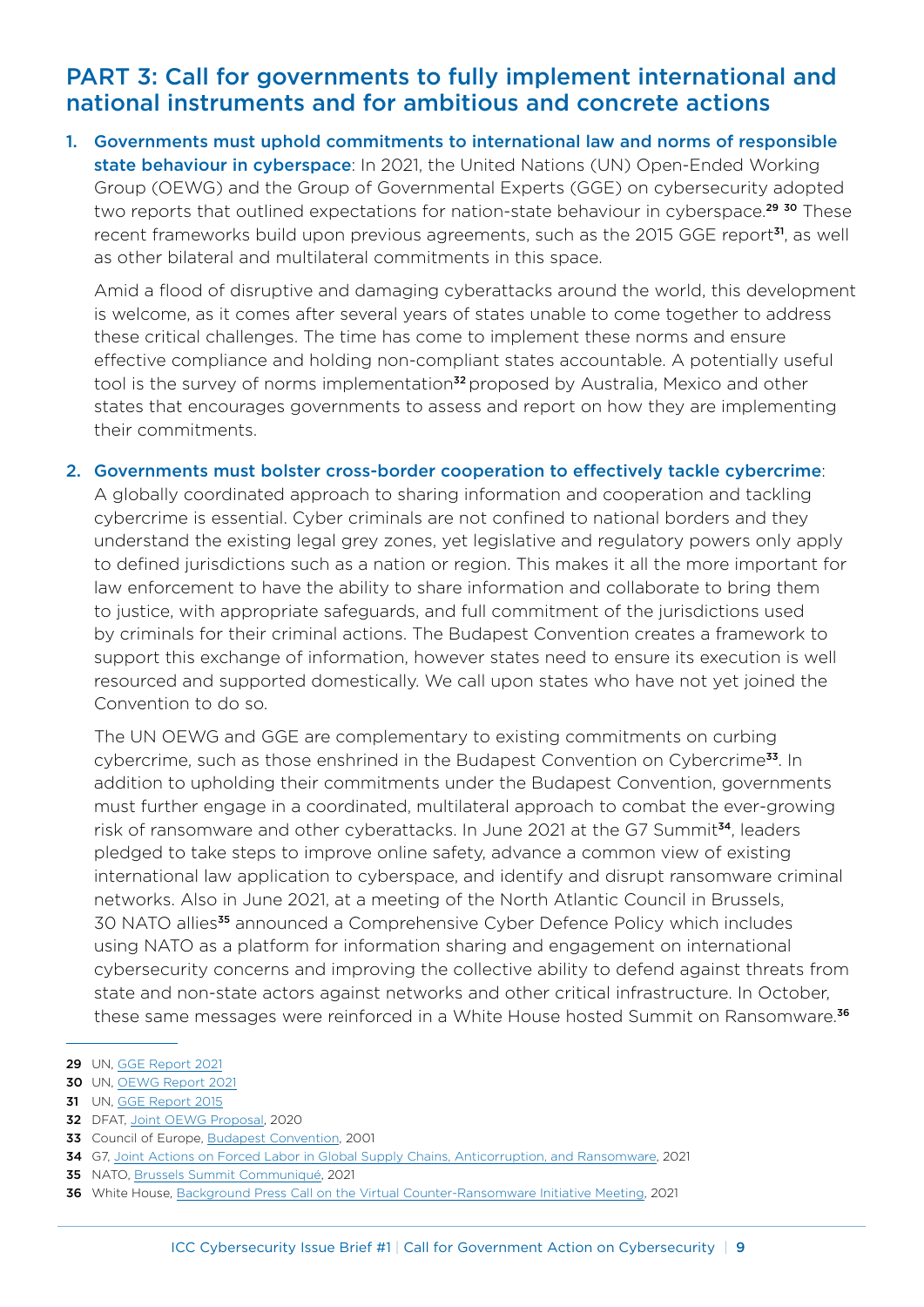In addition, governments have looked to the [OECD's 2015 Recommendation on Digital](https://www.oecd.org/digital/ieconomy/digital-security-risk-management.pdf)  [Security Risk Management for Economic and Society Prosperity](https://www.oecd.org/digital/ieconomy/digital-security-risk-management.pdf)—also known as the 2015 Security Guidelines—for guidance on general principles to inform the foundation of domestic security programs as well as operational principles to guide program implementation. This commonality is aimed at enabling like-minded international collaboration to improve preparedness.<sup>37</sup>

Governments must now act on implementing these commitments by investing in our collective security. and prioritising prevention-first approaches to countering cyberthreats.<sup>38</sup> Nefarious actors will strike wherever there is a vulnerability, security gap and/or an incentive. As such, a united front among leading nations will be critical to bolstering global cyber defences. An important aspect of this could be highlighting norms violations, which supports the need to strengthen and improve the articulation of international agreements on the matter. The attribution of a cyberattack to a state that is in violation of international norms should always include an explicit and direct articulation of which norm was transgressed and how. Where reasonable, greater transparency in the underlying information used in drawing those conclusions will lend the attribution greater credibility and further strengthen the recognition of norms.

3. Governments must implement and enforce legal instruments that deter malicious cyber activity: National legal regimes must provide states with the tools necessary to effectively combat cyber threats and protect their businesses and communities from an ever-growing ecosystem of affiliated and unaffiliated threat actors with both political and criminal objectives. Turning the tide against escalating cyber conflict will require states to go beyond high-level commitments and focus on their implementation within individual national contexts, going as far as ensuring that malicious criminal actors that break the rules are held accountable. Implementation efforts should also include formal activities to develop managerial and technical skills and competences in judicial, security, and legislative actors involved in the investigation and administration of justice and set up the organisational infrastructure that's required to implement international obligations and best practices. This requires resourcing—for example 20% of countries do not have modern cybercrime legislation<sup>39</sup> and about half do not have a national Computer Incident Response Team (CIRT/CSIRT). Governments should recommit themselves to ensuring the resources are available so that all countries are in a position to cooperate with each other and industry to implement to take the actions required.

The work at the UN so far has laid an invaluable foundation by establishing and reinforcing norms for responsible state behaviour online, such as the 11 norms adopted in the 2015 UN GGE, but the dialogue cannot stop here. Going forward, we need to work together as a global community to ensure that malicious actors are held accountable. If lines are crossed, norms broken and international laws violated, there should be consequences. Undermining the security of Information and Communication Technology (ICT) supply chains, attacking healthcare organisations, threatening energy transportation, and jeopardizing food resources cannot become the kinds of activities that are normalised due to inaction.

38 BlackBerry, [From Aspiration to Realization: The Evolution of the Prevention First Approach to Security,](https://blogs.blackberry.com/en/2021/01/from-aspiration-to-realization-the-evolution-of-the-prevention-first-approach-to-security) 2021

<sup>37</sup> The [OECD's 2015 Recommendation on Digital Security Risk Management for Economic and Society Prosperity,](https://www.oecd.org/digital/ieconomy/digital-security-risk-management.pdf) includes General Principles (awareness, skills and empowerment; responsibility; human rights and fundamental values; co-operation) as well as Operational Principles (risk assessment and treatment cycle; security measures; innovation; preparedness and continuity).

<sup>39</sup> According to UNCTAD's Global Cyberlaw Tracker, at [https://unctad.org/page/cybercrime-legislation-worldwide.](https://unctad.org/page/cybercrime-legislation-worldwide)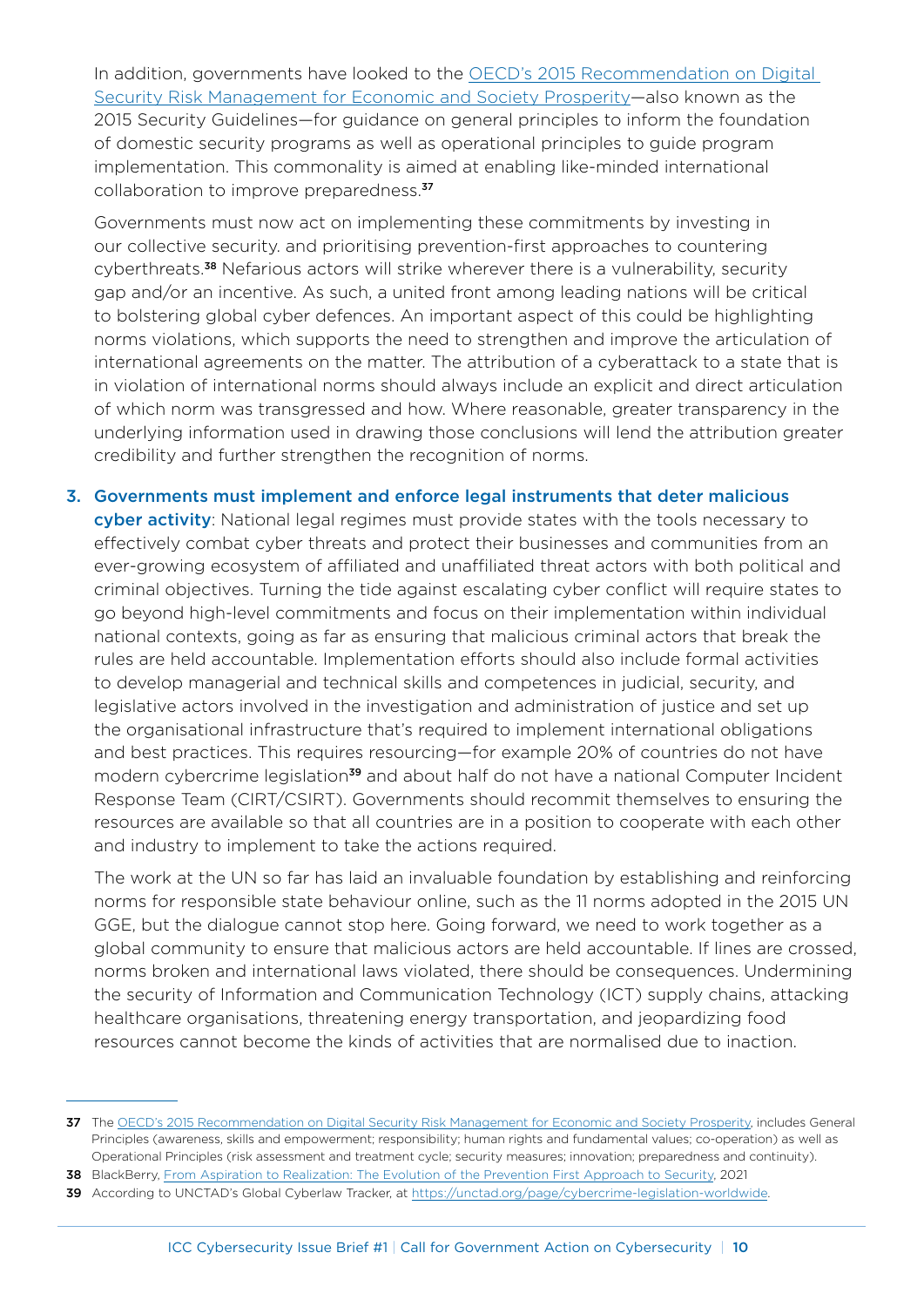4. Governments must curtail the proliferation of offensive cyber tools, instruments and cyberweapons: Counter proliferation policy options in cyberspace are underutilised. As offensive cyber capabilities continue to proliferate with increasing complexity and to new types of actors, the imperative to slow and counter their spread only strengthens. But to confront this growing challenge, international policymakers must understand the processes and incentives behind it. The issue of cyber capability proliferation has often been presented as attempted export control on intrusion software, creating a singular emphasis on malware components, diverting attention from other phenomena and applicable controls in terms of security and cybersecurity. There is an urgency to develop international and coordinated national policy tools that aim to curtail the proliferation of OCC.

There is an urgent need for governments to more broadly understand cyber proliferation as the proliferation of multiple capabilities. This would give policymakers enough granularity to craft feasible counterproliferation policies. Understanding the way that criminal markets, governmental agencies, and private Access as a Service (AaaS)<sup>40</sup> groups offer and build state-of-the-art products for conducting offensive cyber operations also allows policymakers to target a specific subset of actors without damaging the cybersecurity industry as a whole. Specifically, uncovering the role of semi-regulated, or self-regulated, and criminal AaaS groups play in proliferating offensive cyber capabilities will help drive more effective counterproliferation policy, such as "know your vendor" laws or regulations, and development of ban lists for vendors caught selling capabilities to states or entities on published lists of concern. Similarly, malware-as-a-service and surveillance-as-a-service underground market proliferate cyber tools and capabilities which threatens online ecosystems, targeting citizens, journalists and government officials alike, at an increasing pace, and government intervention of these proliferation is urgently needed.

5. Governments must adopt a multistakeholder approach to inform policies and protect critical infrastructure: States should also view the UN developments and efforts by OECD member nations mentioned above, as a call to action—with the recognition that they cannot do it alone. While governments have unique responsibilities in implementing these agreements and protecting business and civil society from foreign and domestic cyberthreats, the shared nature of cyberspace requires collaboration between and across stakeholder groups to protect the safety and integrity of cyberspace. Multistakeholder action is critical across rules development, capacity building, and implementation. For example, business provided invaluable technical expertise to the experts group that developed the 2015 OECD Security Guidelines to ensure that the framework is commercially and technically feasible. In the same vein, the Global Forum for Cyber Expertise (GFCE) can act as a resource for states, coordinating regional and global cyber capacity projects and initiatives; sharing knowledge and expertise by recommending tools and publications; and matching individual needs for defensive cyber capacities to offers of support from the community. On the other hand, the important collection of technical standards and good practices provided by ISO, ISA, IEC, NIST, among others, are fundamental technical resources for an adequate development of information security, cybersecurity and privacy management systems.

<sup>40</sup> Here we refer to AaaS groups as ones that offer various forms of "access" to target data or systems, thus creating and selling OCC at an alarming rate. These groups advertise their wares to actors who would not otherwise be able to develop such capabilities themselves. AaaS products and services may vary in form, but share foundations that can be categorized under: Vulnerability Research and Exploitation, Malware Payload Development, Technical Command and Control, Operational Management, and Training and Support.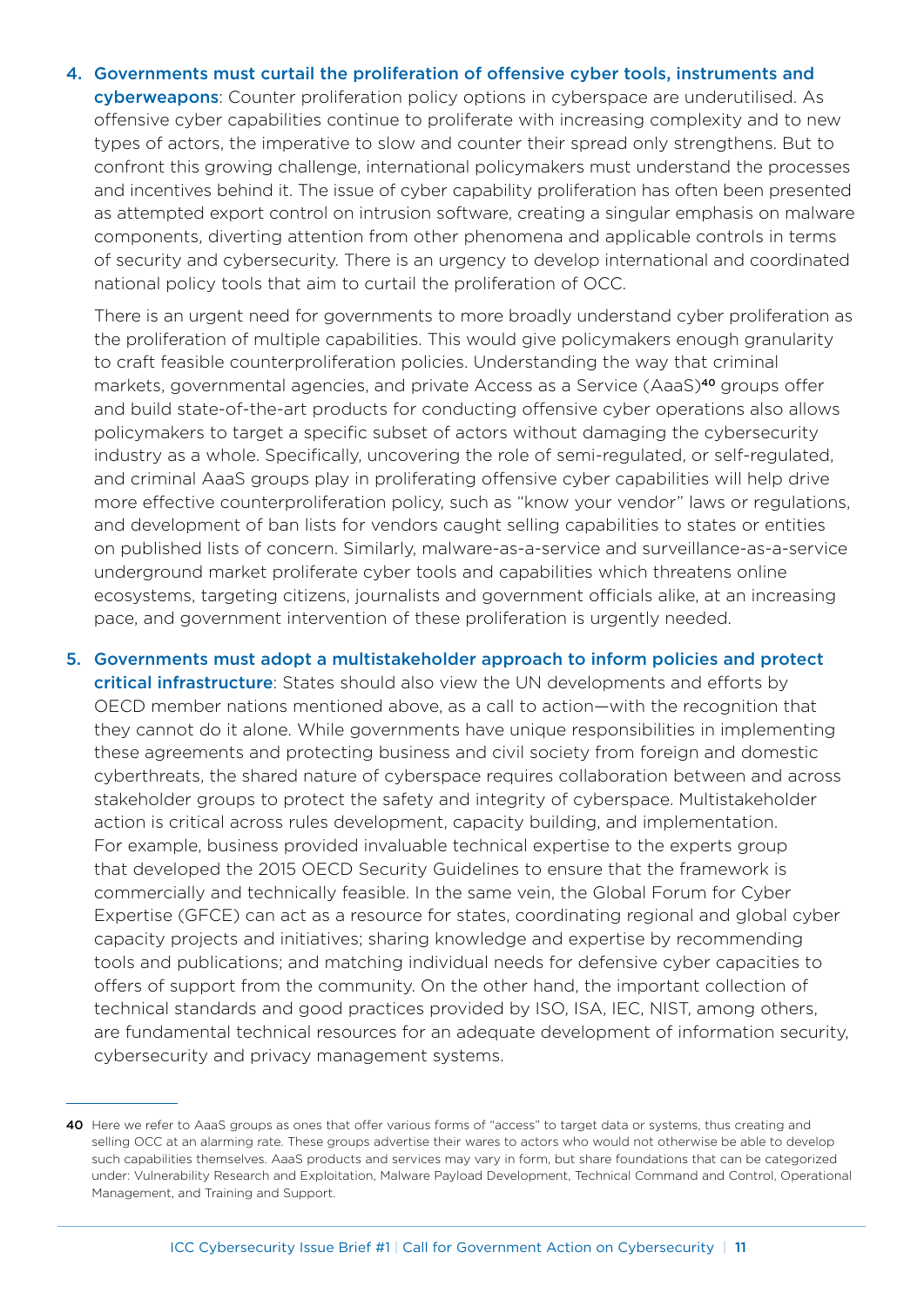<span id="page-11-0"></span>The ICT infrastructure is largely built and maintained by the private sector, so deliberations on peace and security in cyberspace need to be inclusive of non-governmental voices. The above-mentioned UN reports also highlight the need to protect critical infrastructure. With that in mind, states should prioritise these essential sectors for their cybersecurity investments and leverage globally accepted voluntary standards and practices to create their national cybersecurity frameworks. This will ensure that they create a consistent baseline for international cooperation and a clear point of reference for improvement and innovation over time. Expressly recognising these sectors as needing protection will drive greater investments in their security, but it should also be seen as a red line for malicious behaviour, which—when crossed—will trigger consequences.

The joint proposal by delegates of Egypt and France at the OEWG for the establishment of a Programme of Action for advancing responsible State behaviour in cyberspace is a promising way forward for establishing a UN forum to consider the use of ICTs by states in the context of international security and to ensure that the multistakeholder practices implemented by the OEWG so far continue to be part of all UN work in this area.

# ROLE OF BUSINESS AND SHARED COLLABORATION

While actions by governments must be taken to minimise risks, industry also needs to ensure preventive actions. In particular, given the focus of this document, the security of the software supply chain and critical infrastructure protection are of strategic and economic importance.

Improve the security of software and information systems supply chains. The software supply chain involves a complex web of dependencies with numerous third-party developers and components. In many cases users of ICT systems have little knowledge of the software components that are embedded in their control systems. The pervasiveness of open-source software is one compelling reason why this is so critical. By some accounts, the average software application depends on more than 500 open source libraries<sup>41</sup> and components. Experts indicate that more than 90%<sup>42</sup> of commercial applications contain outdated or abandoned open source components. Constant updating is precisely one of the means to counteract vulnerabilities potentially present in the software. Governments and software developers should collaborate to increase the transparency and security of the software supply chain for critical infrastructure and devices. This means adopting a secure software development life-cycle approach to mitigate software supply chain risk; leveraging best-in-breed technology to undertake software composition analysis that can produce a software bill of materials, and implementing AI-driven endpoint security tools that have been proven to prevent ransomware and malware from deploying.

While doing so, governments need to ensure that software developers' intellectual property and trade secrets are protected and that source code disclosure of proprietary software is not mandated. Timely vulnerability disclosure by software developers must ensure principles of responsible and coordinated disclosure such as the CERT® Guide to Coordinated Vulnerability Disclosure.<sup>43</sup> This will help developers, manufacturers, and critical infrastructure operators monitor software components for vulnerabilities, manage supply chain risks, and decommission products that have a history of security, performance, or reliability issues. Timely and appropriate incident reporting, if carefully crafted, has the potential to be a helpful policy lever.<sup>44</sup>

44 Information Technology Industry Council, [Policy Principles for Security Incident Reporting in the U.S.,](https://www.itic.org/documents/cybersecurity/ITIPolicyPrinciplesonSecurityIncidentReportingFINALJuly2021.pdf) 2021

<sup>41</sup> Synopsis, [Open Source Security and Risk Analysis Report](https://www.synopsys.com/software-integrity/resources/analyst-reports/open-source-security-risk-analysis.html), 2021

<sup>42</sup> Synopsis, [Open Source Security and Risk Analysis Report](https://www.synopsys.com/software-integrity/resources/analyst-reports/open-source-security-risk-analysis.html?cmp=pr-sig), 2020

<sup>43</sup> Carnegie Mellon University Software Engineering Institute, [The CERT Guide to Coordinated Vulnerability Disclosure](https://vuls.cert.org/confluence/display/CVD/The+CERT+Guide+to+Coordinated+Vulnerability+Disclosure), 2019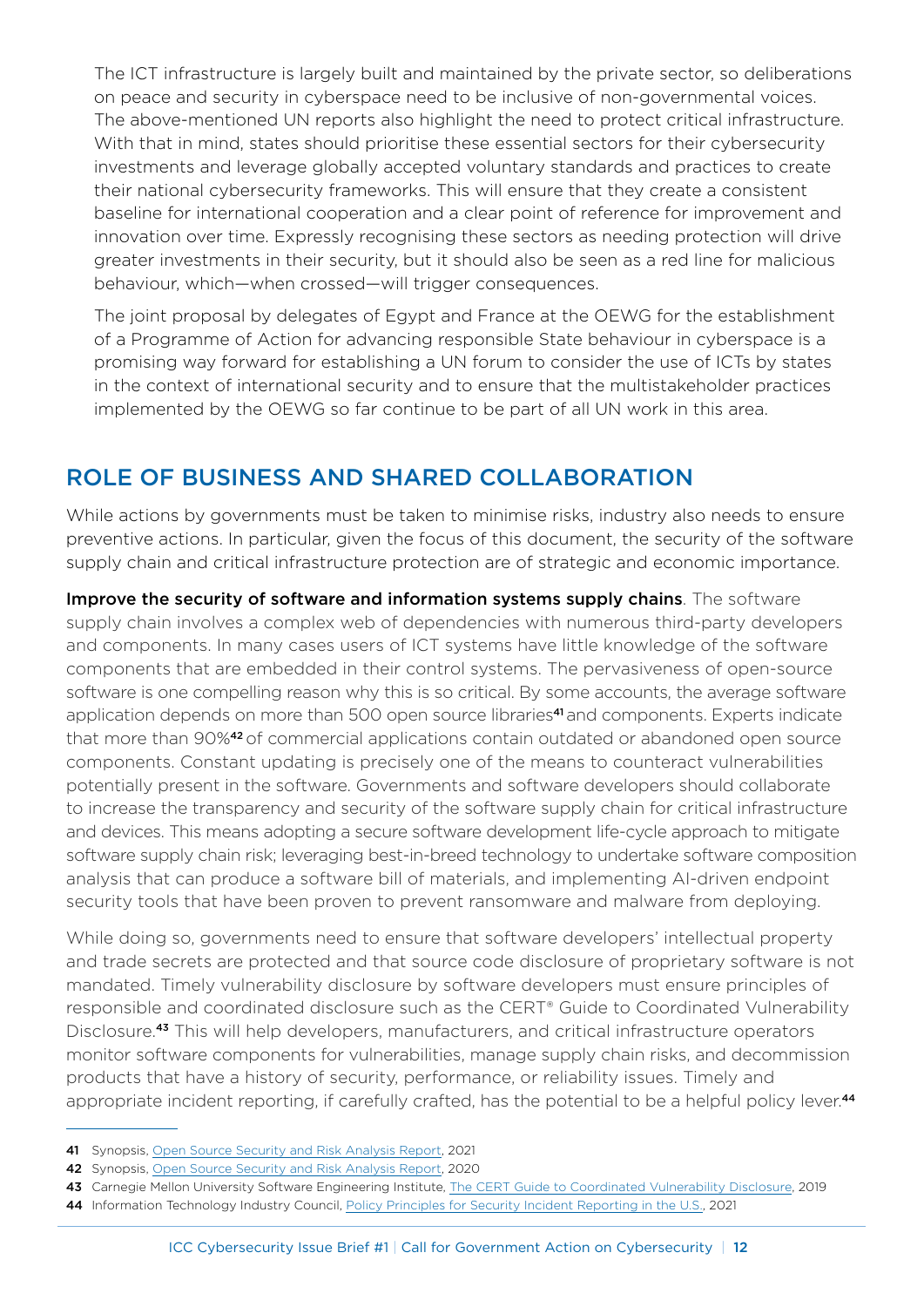<span id="page-12-0"></span>Improve the security of critical infrastructure through dedicated security frameworks that emphasize prevention-first approaches. For instance, the National Institute of Standards and Technology (NIST) created a Cybersecurity Framework<sup>45</sup> to improve critical infrastructure cybersecurity for the U.S. government and the private sector. This voluntary framework was created based on existing standards, guidelines, and practices for organisation to better manage and reduce cybersecurity risk. The NIST Cybersecurity Framework is composed of three main components: Framework Core, Implementation Tiers, and Framework Profiles. The Framework Core has five functions: Identify, Protect, Detect, Respond, and Recover which can be used in conjunction with those defined in the family of standards ISO/IEC 27035 and BS 11200. The Framework Core enables effective communication between multi-disciplinary teams. The purpose of the Framework Implementation Tiers is to ensure that cybersecurity risk decisions meet organisational goals and are feasible to implement. The Framework Profiles are intended to create alignment of organisational requirements, risk appetite, and resources to desired outcomes identified in the Framework Core. These three framework components work together in an effort to achieve cyber resiliency by aligning cyber risk management and increase information sharing between the government and private sectors.

# **CONCLUSION**

The destructive effects of cyberattacks have reached dramatic proportions and will continue to worsen failing bold and decisive, globally coordinated action from governments and the broader multistakeholder community. Businesses and the communities they help sustain are in dire need of effective remedies that will mitigate cybersecurity risks and lessen the impact of cyberattacks. The aggregation of economic and social costs, coupled with the increasing volume of cyberthreats has led to a positive trend towards long overdue, focus on cybersecurity by governments, yet this is still critically insufficient.

Governments are primarily responsible to protect their citizens from foreign and domestic, affiliated and unaffiliated threat actors with both political and criminal objectives, which also applies in cyberspace. Decisive action from governments to styme cyber threats and broad multistakeholder collaboration will help bolster economic confidence, prevent disruptions in global trade, and ensure a more secure cyber environment where businesses and communities can thrive.

Crucially, increased government action must be based on broad multistakeholder dialogue so as to fully understand the issues, find an appropriate balance and not hamper entrepreneurialism and innovation. Governments must also seek to harmonise and align to the greatest degree possible any actions taken to effectively address these evolving issues.

This document has raised the urgency of government action under five areas that can, if implemented, help make tangible progress. It also noted the necessity of private-public collaboration and the crucial role of the private sector to continuously invest in the security of technologies and supply chains. Subsequent papers will provide further detail and guidance on concrete actions to be taken by governments, as well as highlight current and recommended initiatives from the private sector, focusing especially on the implementation of international norms, the reduction of cybercrime, and the protection of critical infrastructure.

<sup>45</sup> US NIST, [Framework for Improving Critical Infrastructure Cybersecurity,](https://nvlpubs.nist.gov/nistpubs/CSWP/NIST.CSWP.04162018.pdf) 2018